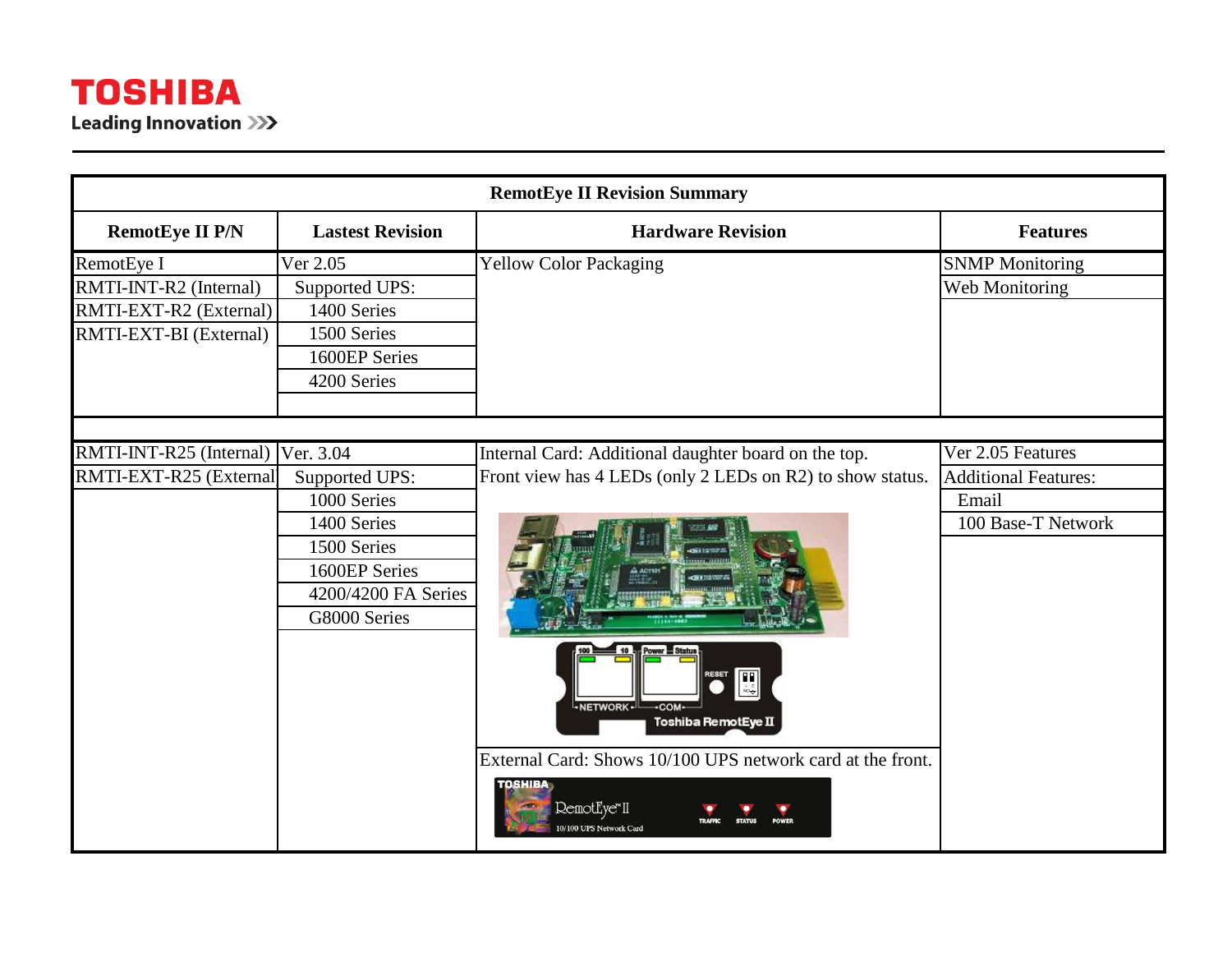

| RMTI-INT-R4 (Internal) | Ver. 4.07           | External has 10/100 UPS network card at the front.               | Ver 3.04 Features       |
|------------------------|---------------------|------------------------------------------------------------------|-------------------------|
| RMTI-EXT-R4 (External) | Supported UPS:      | The top of the box now has a rounded arch.                       | <b>RoHS</b>             |
|                        | 1000 Series         |                                                                  | Add G8000MM Series      |
|                        | 1400 Series         |                                                                  | Add G9000 Series        |
|                        | 1500 Series         |                                                                  | <b>RFC 1628 MIB</b>     |
|                        | 1600EP Series       | <b>OSHIBA</b>                                                    | Ver 4.07                |
|                        | 4200/4200 FA Series | RemotEye"II<br>POWER<br><b>STATUS</b><br>10/100 UPS Network Card | <b>Refer to Summary</b> |
|                        | G8000 Series        |                                                                  |                         |
|                        | G8000MM Series      |                                                                  |                         |
|                        | G9000 Series        | The color of the RoHS board is blue. Both version are R4.        |                         |
|                        |                     |                                                                  |                         |
|                        |                     |                                                                  |                         |
|                        |                     |                                                                  |                         |
|                        |                     |                                                                  |                         |
|                        |                     |                                                                  |                         |
|                        |                     |                                                                  |                         |
|                        |                     |                                                                  |                         |
|                        |                     |                                                                  |                         |
|                        |                     |                                                                  |                         |
|                        |                     |                                                                  |                         |
|                        |                     |                                                                  |                         |
|                        |                     |                                                                  |                         |
|                        |                     |                                                                  |                         |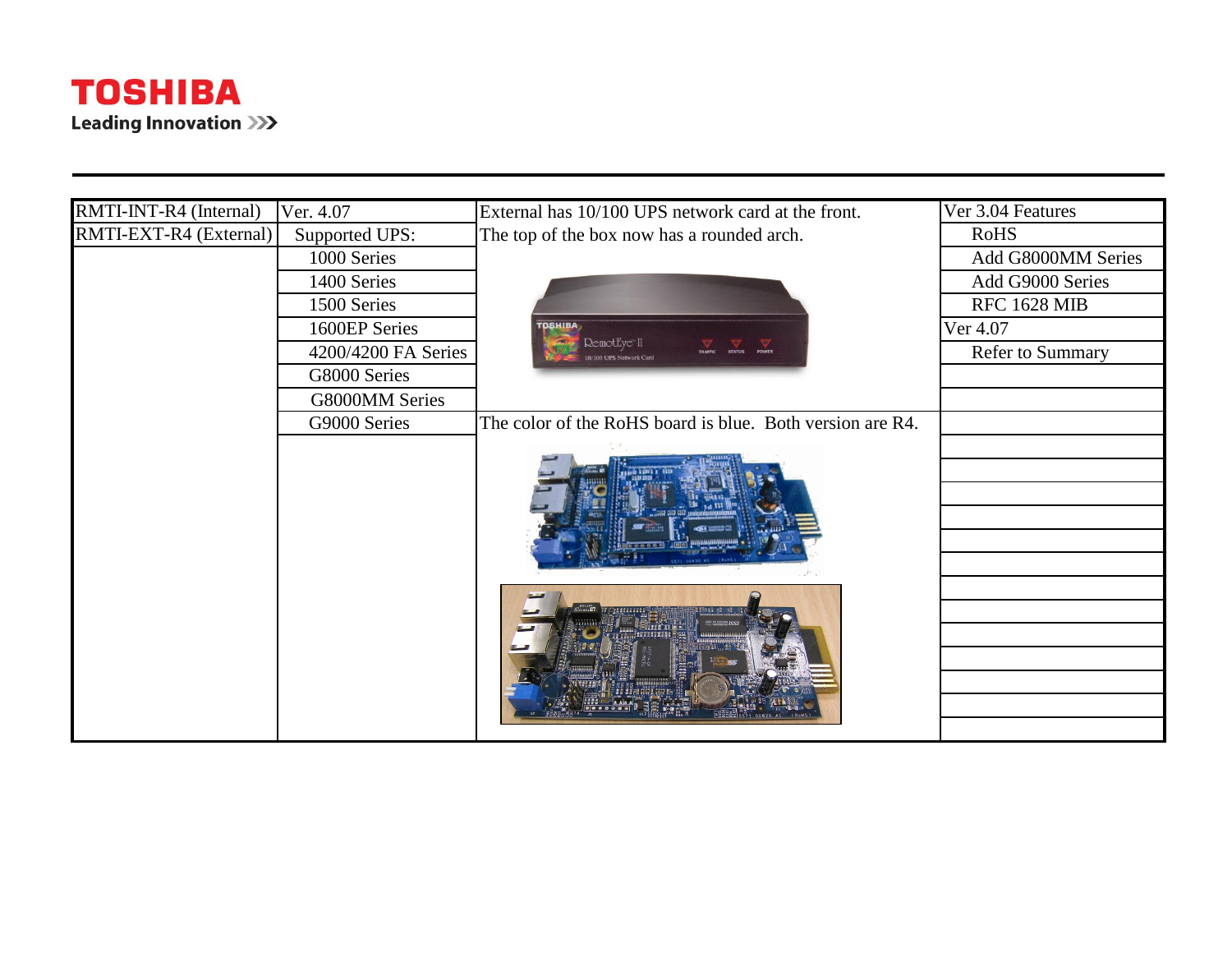## **RemotEye II Ver 4.07 Changes Summary List**

- \* Add "User Defined Overload Set Point" in HTML UPS Management Page
- \* Add Fahrenheit for EMD temperature
- \* Add EMD Event trigger shutdown.
- \* Add EMD event id (over temp/alarm1/alarm2) for RSH.
- \* Add EMD MIB for SNMP
- \* Add "Output Current" to HTML
- \* Add JAVA (monitor) battery voltage (%) formula for 1000 Series
- \* Add Auto Daylight Saving Time
- \* Add Microsoft SMTP NTLM feature
- \* Add Shutdown Client from 32 clients to 250 clients.
- \* Add Japanese language.
- \* Modify Output Load % to Output Load (Amp) for G9000. Other type will be still output load (%).
- \* Modify "Input Active Power" item of HTML change from displaying  $1<sup>st</sup>$  phase value to average value
- \* Modify Input Active Power 3P Systems Formula.(4200/G9000)
- \* Modify output current formula (4200/8000/G8000MM/G9000).
- \* Fixed "4200 Total Backup count, LCD display 64 (correct value), but RemotEye II display 6".
- \* Fixed "Date and time not writing to UPS" issue.
- \* Fixed "Battery voltage Percentage" field formula for G9000.
- \* Fixed "Input Current" field formula for G9000.
- \* Fixed "Output Current" display error of UPS 4200, G8000, G8000MM and G9000
- \* Fixed "Power factor and Output Apparent Power" issue for 4200, G8000 and G9000.
- \* Fixed Bypass current is not correct (4200/8000/G8000MM/G9000).
- \* Fixed duplicated mail of "On Battery" event.
- \* Fixed E-mail account index 4 cannot work properly.
- \* Fixed EMD Setup page error on IE8.
- \* Fixed Java time display error of Java Monitor Applet.
- \* Fixed RemotEye II incorrect time reporting.
- \* Fixed upsEstimatedChargeRemaining get wrong value of 1000 Series.
- \* Hide "Output Current" of G9000 and fixed "Input Active Power" error of G9000.
- \* Improve UPS alarm detecting.
- \* Improve UPS status updating.
- \* Remove battery Test and Battery Test schedule for 1600EP (E3 Series).
- \* Remove UPS control/Battery test/Battery test schedule (G8000MM & G9000)
- \* Remove wording "N/A for G9000", and show empty bar on "Output Load" when G9000 is present.